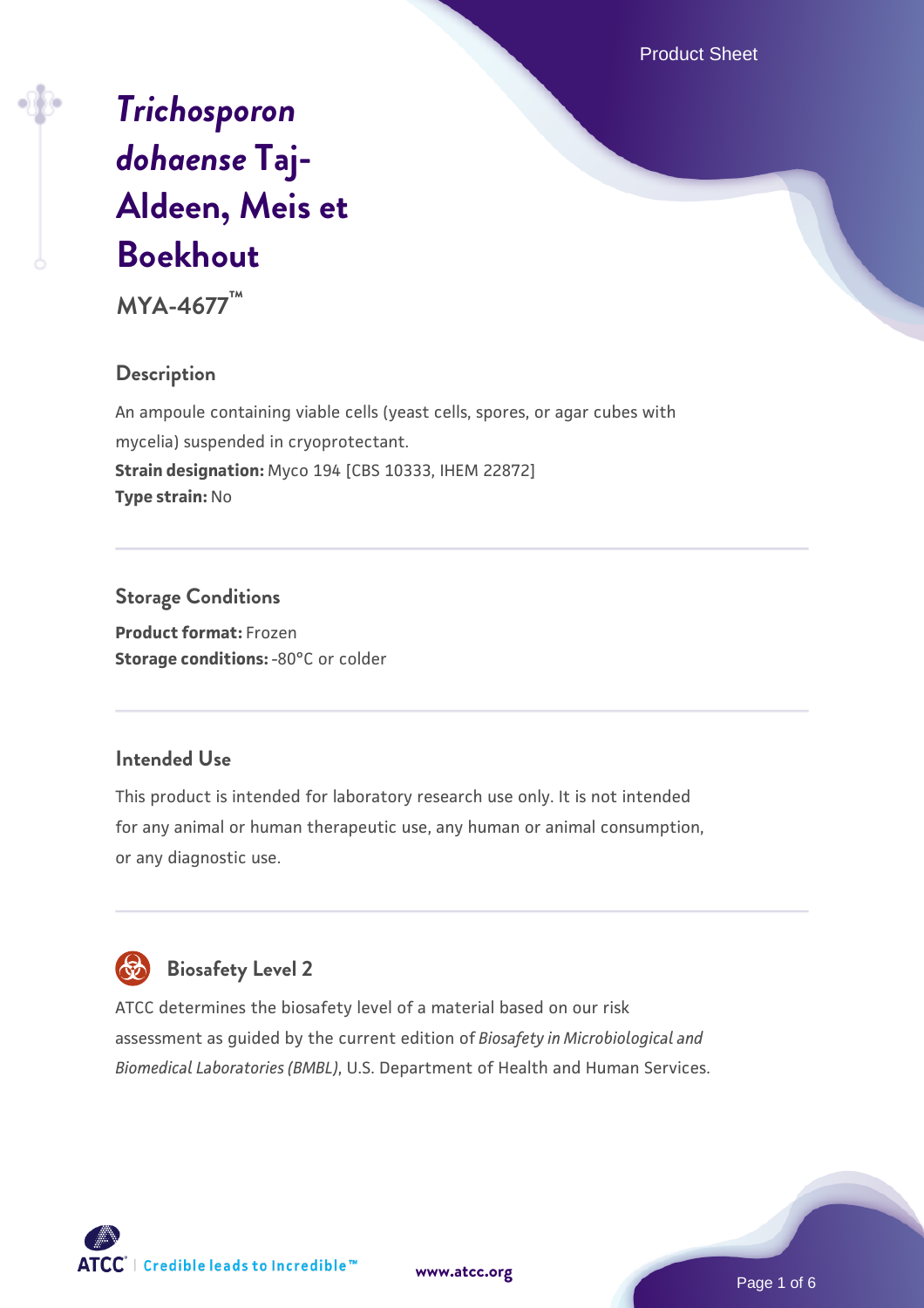It is your responsibility to understand the hazards associated with the material per your organization's policies and procedures as well as any other applicable regulations as enforced by your local or national agencies.

ATCC highly recommends that appropriate personal protective equipment is always used when handling vials. For cultures that require storage in liquid nitrogen, it is important to note that some vials may leak when submersed in liquid nitrogen and will slowly fill with liquid nitrogen. Upon thawing, the conversion of the liquid nitrogen back to its gas phase may result in the vial exploding or blowing off its cap with dangerous force creating flying debris. Unless necessary, ATCC recommends that these cultures be stored in the vapor phase of liquid nitrogen rather than submersed in liquid nitrogen.

# **Certificate of Analysis**

For batch-specific test results, refer to the applicable certificate of analysis that can be found at www.atcc.org.

#### **Growth Conditions**

**Medium:**  [ATCC Medium 28: Emmons' modification of Sabouraud's agar/broth](https://www.atcc.org/-/media/product-assets/documents/microbial-media-formulations/2/8/atcc-medium-28.pdf?rev=0da0c58cc2a343eeae735016b70809bb) [ATCC Medium 200: YM agar or YM broth](https://www.atcc.org/-/media/product-assets/documents/microbial-media-formulations/2/0/0/atcc-medium-200.pdf?rev=ac40fd74dc13433a809367b0b9da30fc) [ATCC Medium 336: Potato dextrose agar \(PDA\)](https://www.atcc.org/-/media/product-assets/documents/microbial-media-formulations/3/3/6/atcc-medium-336.pdf?rev=d9160ad44d934cd8b65175461abbf3b9) **Temperature:** 24-26°C **Atmosphere:** Aerobic

**Handling Procedures**



**[www.atcc.org](http://www.atcc.org)**

Page 2 of 6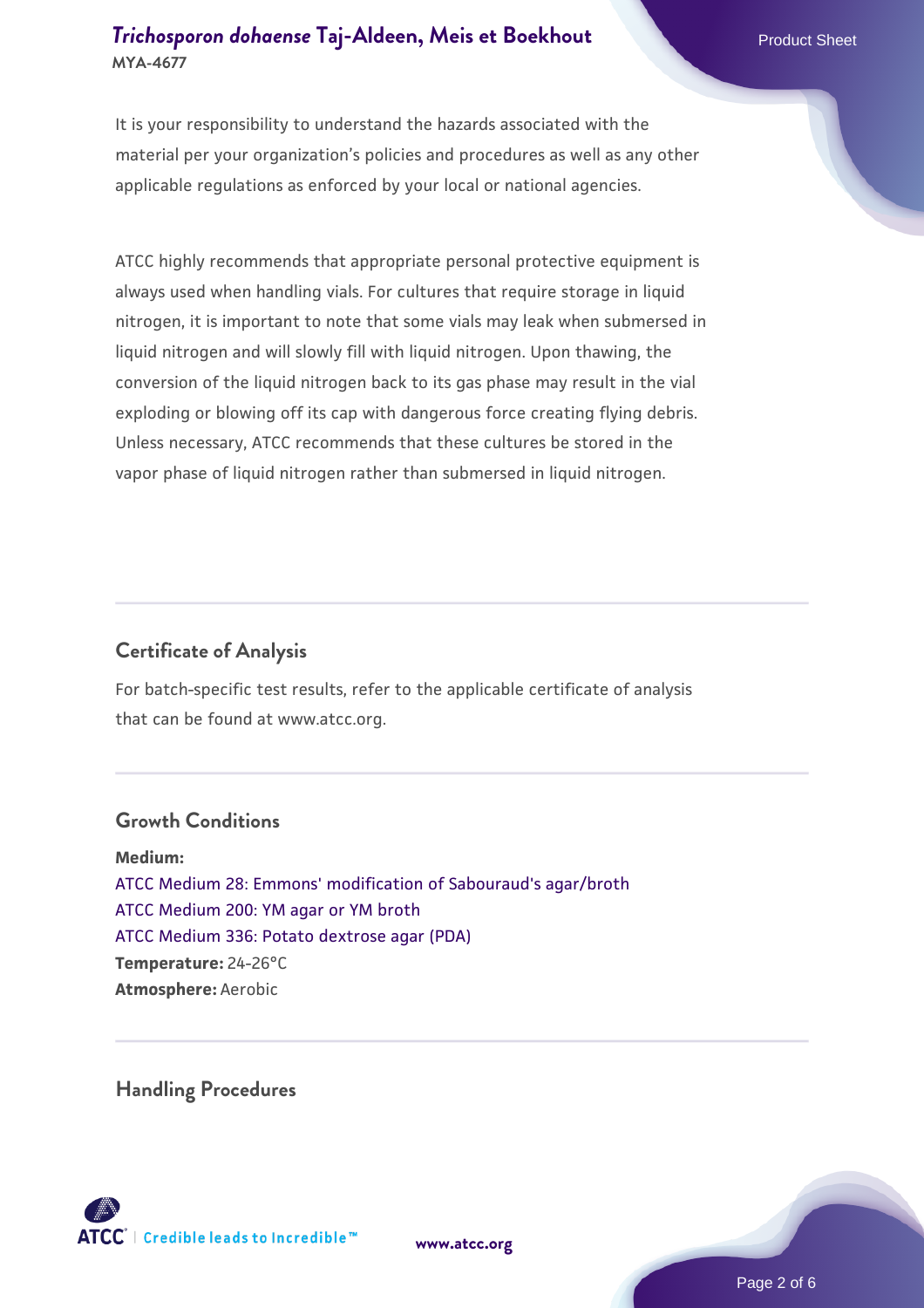**Frozen ampoules** packed in dry ice should either be thawed immediately or stored in liquid nitrogen. If liquid nitrogen storage facilities are not available, frozen ampoules may be stored at or below -70°C for approximately one week. **Do not under any circumstance store frozen ampoules at refrigerator freezer temperatures (generally -20°C).** Storage of frozen material at this temperature will result in the death of the culture.

- 1. To thaw a frozen ampoule, place in a **25°C to 30°C** water bath, until just thawed (**approximately 5 minutes**). Immerse the ampoule just sufficient to cover the frozen material. Do not agitate the ampoule.
- 2. Immediately after thawing, wipe down ampoule with 70% ethanol and aseptically transfer at least 50 µL (or 2-3 agar cubes) of the content onto a plate or broth with medium recommended.
- Incubate the inoculum/strain at the temperature and conditions 3. recommended. Inspect for growth of the inoculum/strain regularly. The sign of viability is noticeable typically after 1-2 days of incubation. However, the time necessary for significant growth will vary from strain to strain.

#### **Notes**

Clinical isolate, opportunistic human pathogen.

Additional, updated information on this product may be available on the ATCC

® web site at www.atcc.org.

#### **Material Citation**

If use of this material results in a scientific publication, please cite the material in the following manner: *Trichosporon dohaense* Taj-Aldeen, Meis et Boekhout (ATCC MYA-4677)

#### **References**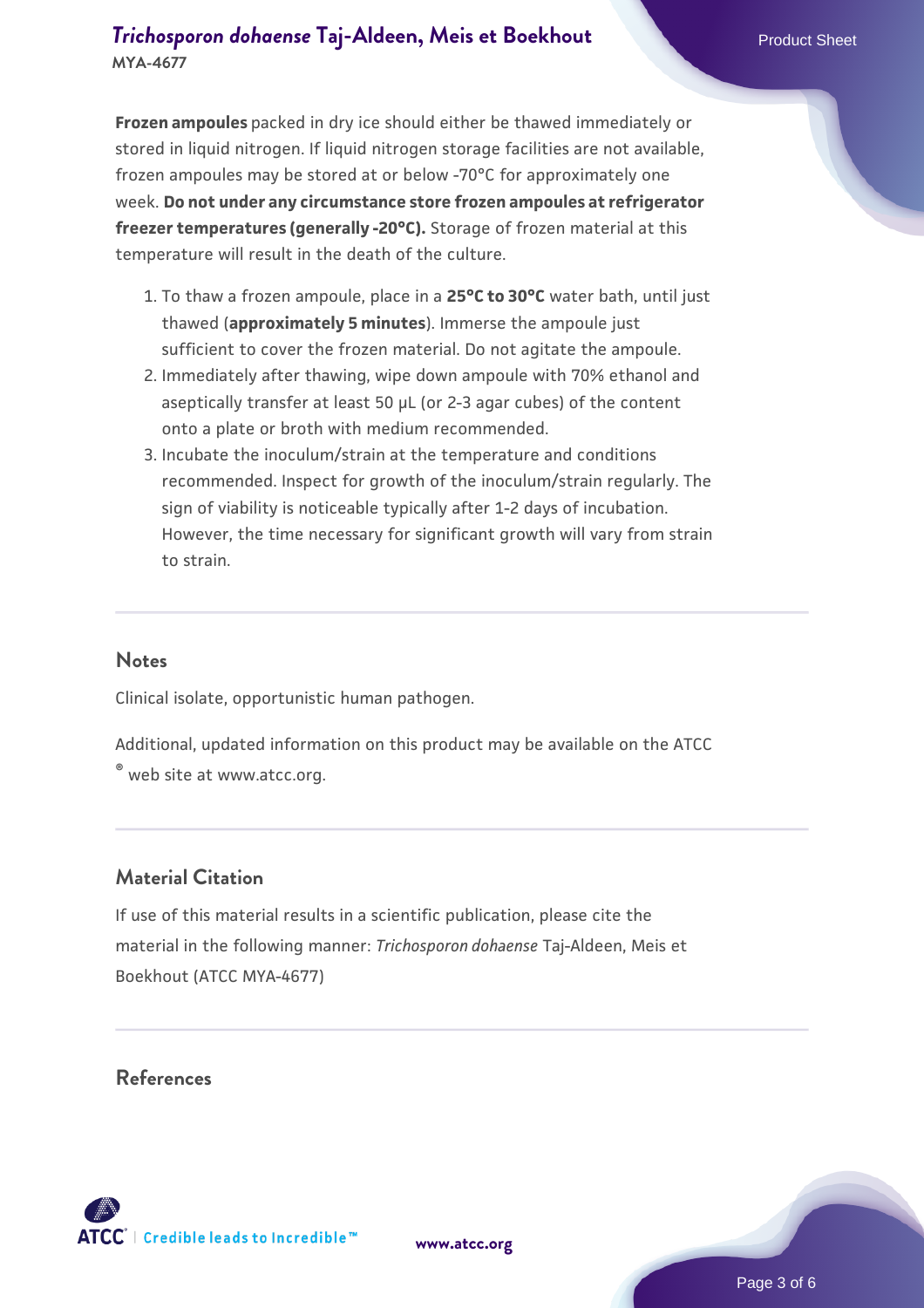References and other information relating to this material are available at www.atcc.org.

#### **Warranty**

The product is provided 'AS IS' and the viability of ATCC® products is warranted for 30 days from the date of shipment, provided that the customer has stored and handled the product according to the information included on the product information sheet, website, and Certificate of Analysis. For living cultures, ATCC lists the media formulation and reagents that have been found to be effective for the product. While other unspecified media and reagents may also produce satisfactory results, a change in the ATCC and/or depositor-recommended protocols may affect the recovery, growth, and/or function of the product. If an alternative medium formulation or reagent is used, the ATCC warranty for viability is no longer valid. Except as expressly set forth herein, no other warranties of any kind are provided, express or implied, including, but not limited to, any implied warranties of merchantability, fitness for a particular purpose, manufacture according to cGMP standards, typicality, safety, accuracy, and/or noninfringement.

#### **Disclaimers**

This product is intended for laboratory research use only. It is not intended for any animal or human therapeutic use, any human or animal consumption, or any diagnostic use. Any proposed commercial use is prohibited without a license from ATCC.

While ATCC uses reasonable efforts to include accurate and up-to-date information on this product sheet, ATCC makes no warranties or representations as to its accuracy. Citations from scientific literature and patents are provided for informational purposes only. ATCC does not warrant



**[www.atcc.org](http://www.atcc.org)**

Page 4 of 6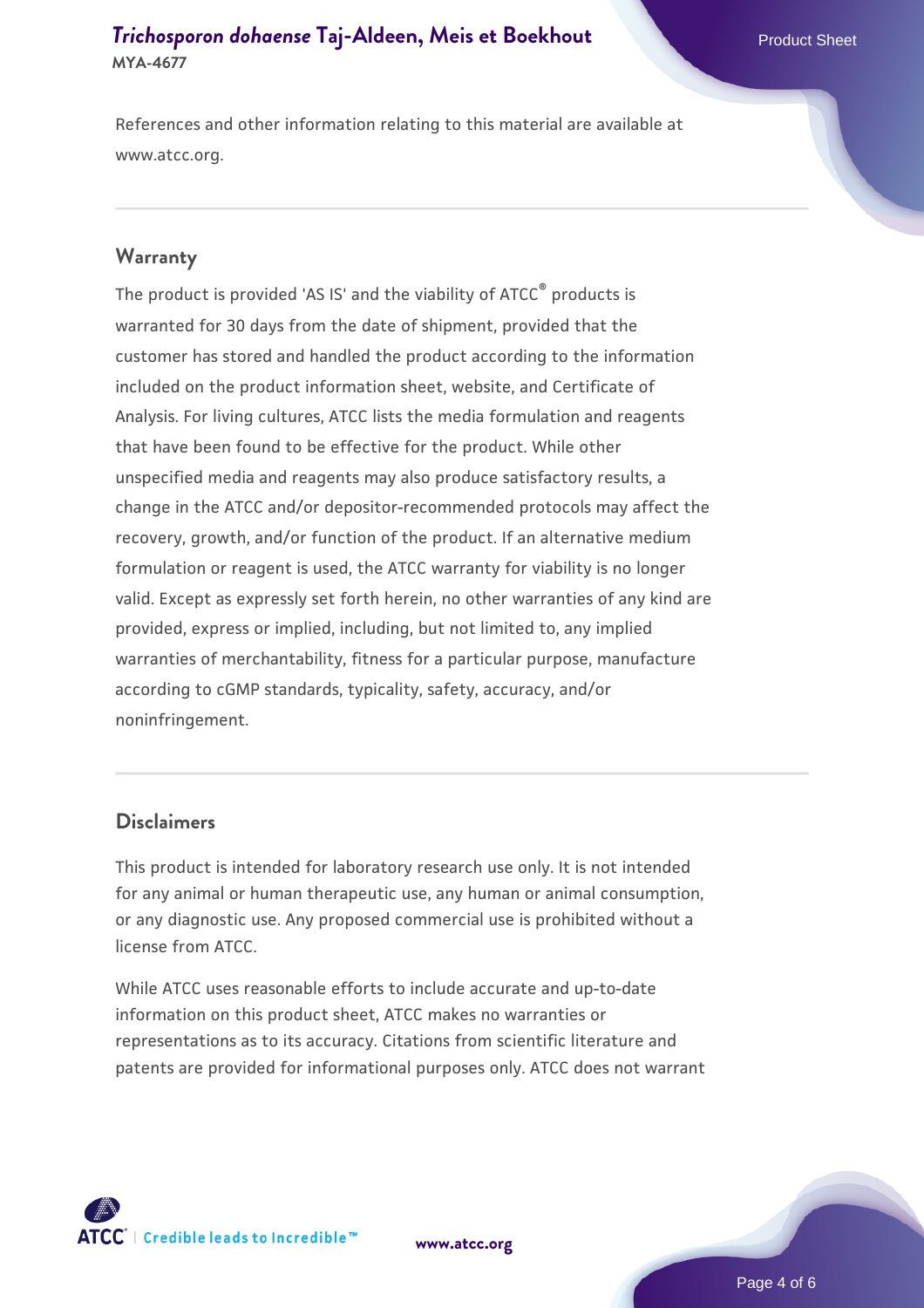that such information has been confirmed to be accurate or complete and the customer bears the sole responsibility of confirming the accuracy and completeness of any such information.

This product is sent on the condition that the customer is responsible for and assumes all risk and responsibility in connection with the receipt, handling, storage, disposal, and use of the ATCC product including without limitation taking all appropriate safety and handling precautions to minimize health or environmental risk. As a condition of receiving the material, the customer agrees that any activity undertaken with the ATCC product and any progeny or modifications will be conducted in compliance with all applicable laws, regulations, and guidelines. This product is provided 'AS IS' with no representations or warranties whatsoever except as expressly set forth herein and in no event shall ATCC, its parents, subsidiaries, directors, officers, agents, employees, assigns, successors, and affiliates be liable for indirect, special, incidental, or consequential damages of any kind in connection with or arising out of the customer's use of the product. While reasonable effort is made to ensure authenticity and reliability of materials on deposit, ATCC is not liable for damages arising from the misidentification or misrepresentation of such materials.

Please see the material transfer agreement (MTA) for further details regarding the use of this product. The MTA is available at www.atcc.org.

# **Copyright and Trademark Information**

© ATCC 2021. All rights reserved. ATCC is a registered trademark of the American Type Culture Collection.

#### **Revision**

This information on this document was last updated on 2021-05-20

#### **Contact Information**



**[www.atcc.org](http://www.atcc.org)**